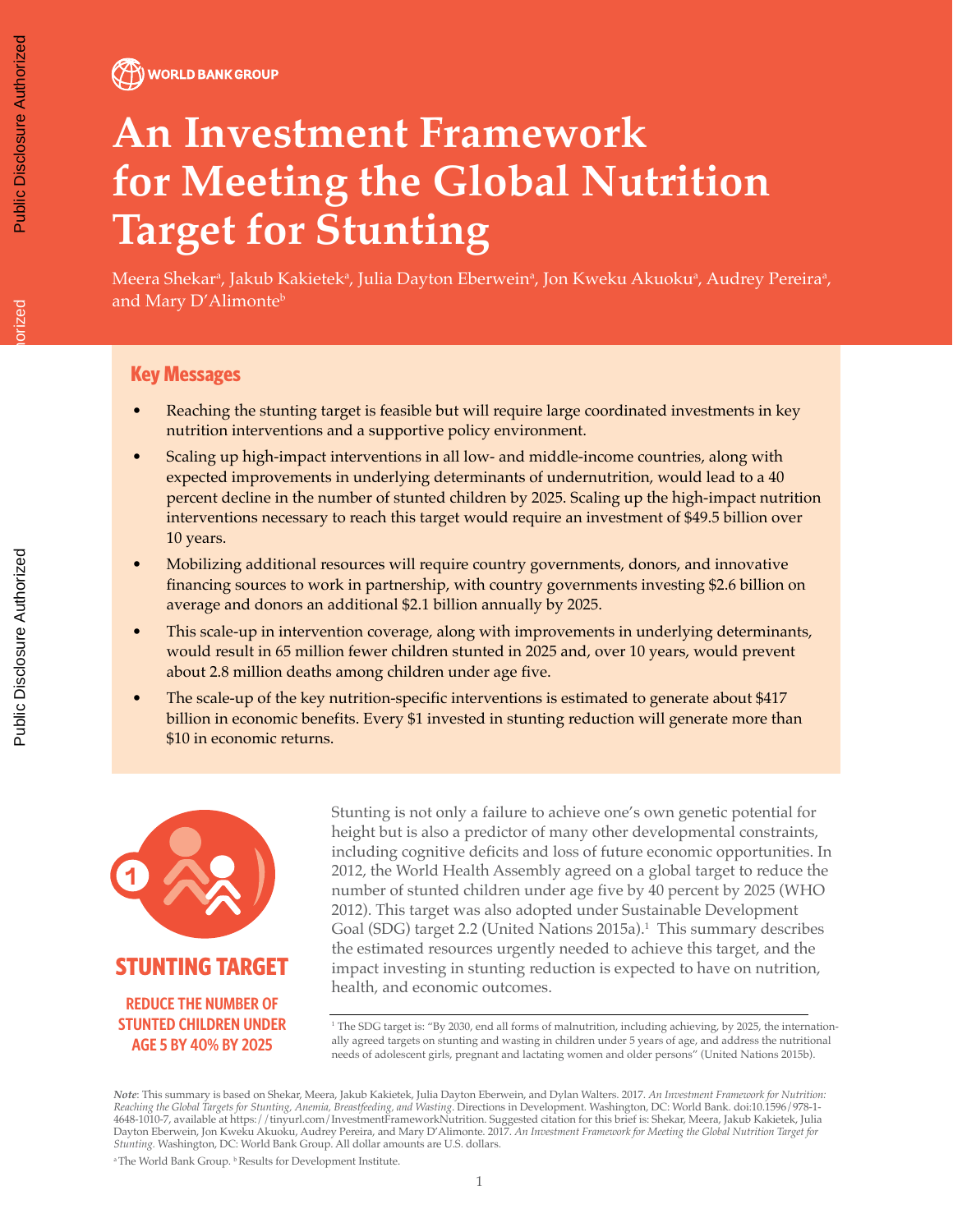# **Why Stunting?**

Stunting, or being short for one's age (low height-for-age), is the leading measure of chronic undernutrition. Stunting is a remarkable proxy for exposure to a host of early life behavioral and environmental insults that limit children's overall developmental potential. Childhood stunting has lifelong consequences not just for health but also for human capital, poverty, and equity (Victora et al. 2010). Importantly, chronic undernutrition can be transmitted through an inter-generational cycle, where malnourished mothers are more likely to have stunted children (Aguayo et al. 2016; Ozaltin, Hill, and Subramanian 2010). Being stunted in early childhood is associated with a delayed start at school (Daniels and Adair 2004), reduced schooling attainment (Fink et al. 2016; Martorell et al. 2010), and substantially decreased adult wages when measured at both the individual (Hoddinott et al. 2008) and country level (Fink et al. 2016). One study found that **EXAMPLE COUNTSPAND CONSTRAINS CONSTRAINS CONSTRAINS SERVICE CONSTRAINS** escape poverty as adults (Hoddinott et al. 2011). These conse**quences add up to overall GDP losses of 4 to 11 percent in Africa** and Asia (Horton and Steckel 2013).

#### **Investments in Nutrition Build Human Capital and Boost Shared Prosperity**



*Data sources:* Hoddinott et al. 2011; Hoddinott et al. 2008; Horton and Steckel 2013; and Martorell et al. 2010.

# **The Magnitude of Stunting**

As of 2015, 159 million—or 1 in 4—children under age five were stunted, with the highest burden concentrated in low- and middle-income countries (UNICEF, WHO, and World Bank 2015). Although worldwide prevalence of stunting has declined since 1990, stark regional differences persist, with South Asia and Sub-Saharan Africa remaining above the global average both in terms of prevalence and numbers of stunted children.



#### **Global Stunting Prevalence as of 2015**

*Source:* UNICEF, WHO and World Bank, 2015.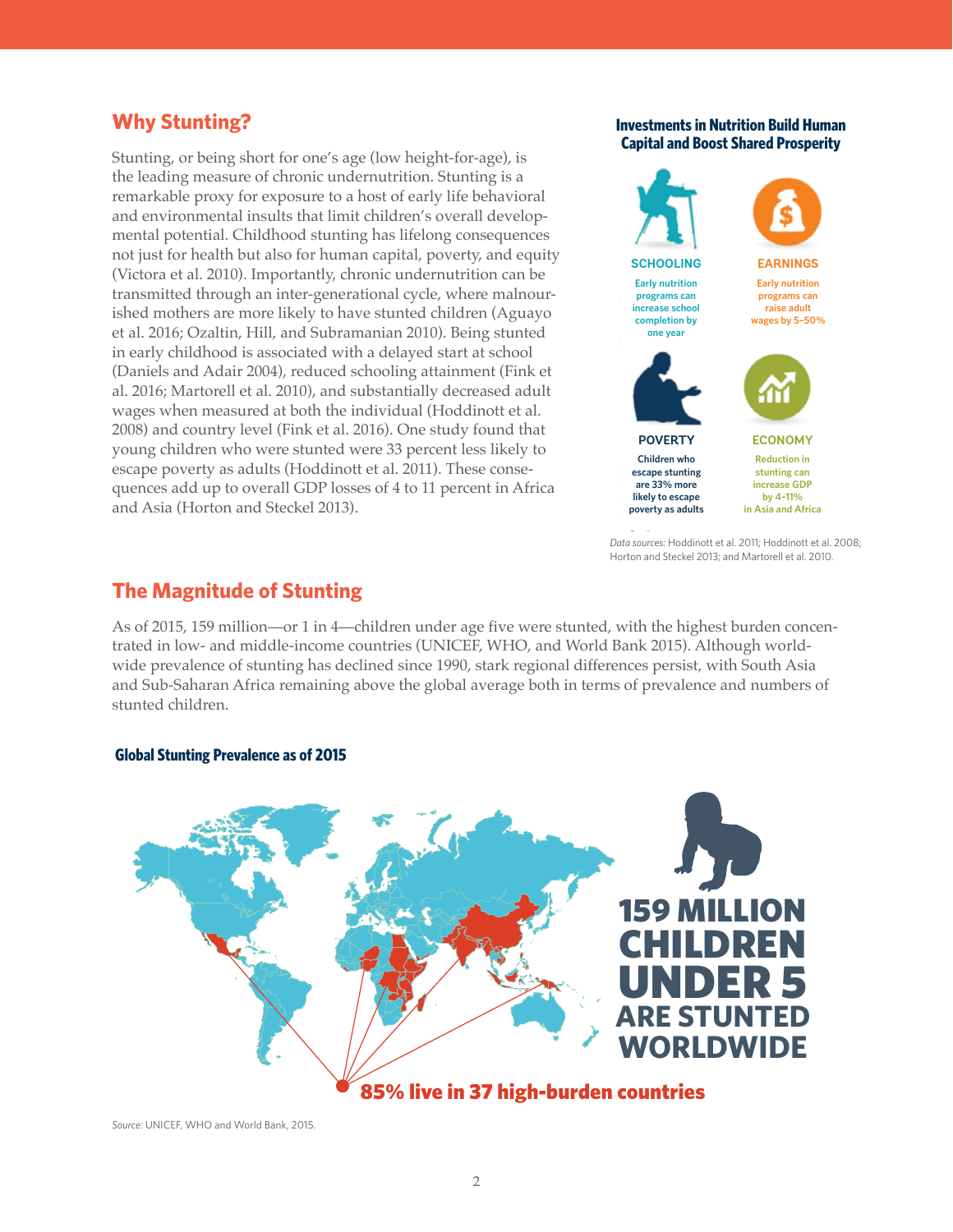# **Investing in Proven Interventions to Meet the Stunting Target**

The analyses presented in *An Investment Framework for Nutrition* focus on seven high-impact nutrition-specific interventions with strong evidence of efficacy in reducing stunting (Bhutta et al. 2008, 2013). Scale-up financing needs for these interventions are estimated for a sample of 37 high-burden countries and extrapolated to all low- and middle-income countries.

An additional \$49.5 billion, over and above current spending, is needed over 10 years to scale up this package of interventions to prevent stunting (see the table). This includes \$44.2 billion in direct service delivery and an additional \$5.3 billion for monitoring and evaluation, capacity building, and policy development. Prophylactic zinc supplementation and the public provision of complementary food for young children account for about 60 percent of the intervention costs. Some of these interventions are expensive when applied at scale, while others—especially prophylactic zinc supplementation and balanced energy protein supplementation for pregnant women—also require further implementation research in order to deliver them at scale. Therefore, two alternative resource-mobilization scenarios, a priority package and a

|                                              | <b>INTERVENTION</b>                                                                                                                                                                                                                                                                                       | <b>ADDITIONAL</b><br><b>FINANCING NEEDS</b><br>2016-2025<br>(US\$, MILLIONS) | <b>SHARE OF</b><br><b>TOTAL</b><br>(PERCENT) |
|----------------------------------------------|-----------------------------------------------------------------------------------------------------------------------------------------------------------------------------------------------------------------------------------------------------------------------------------------------------------|------------------------------------------------------------------------------|----------------------------------------------|
| AND MOTHERS OF INFANTS<br>FOR PREGNANT WOMEN | Antenatal micronutrient supplementation<br>Includes iron and folic acid supplementation and at least one more micronutrient delivered for<br>180 days per pregnancy as part of antenatal care                                                                                                             | 2.309                                                                        | 5%                                           |
|                                              | Infant and young child nutrition counseling<br>Individual or group based counseling sessions to promote exclusive breastfeeding (0-5 months of age) and<br>continued breastfeeding and timely introduction and appropriate quality and quantity of complementary<br>foods for children 6-23 months of age | 6.823                                                                        | 15%                                          |
|                                              | Balanced energy-protein supplementation for pregnant women<br>Nutrition supplementation for pregnant women who are food insecure (living under the poverty line of \$1.90/<br>day) delivered through community, health facility, or social safety net programs <sup>a</sup>                               | 6.949                                                                        | 16%                                          |
|                                              | Intermittent presumptive treatment of malaria in pregnancy in malaria-endemic regions<br>At least two doses of sulfadoxine-pyrimethamine delivered during pregnancy as part of antenatal care                                                                                                             | 416                                                                          | $1\%$                                        |
| FOR INFANTS AND<br><b>YOUNG CHILDREN</b>     | Vitamin A supplementation for children<br>Two doses per year for children 6-59 months old delivered through mass campaigns                                                                                                                                                                                | 716                                                                          | 2%                                           |
|                                              | Prophylactic zinc supplementation for children<br>120 packets of zinc (10 mg/day) per child per year for children 6-59 months of age; assumed to be delivered<br>through community mechanisms similar to micronutrient powders (MNP) supplementation                                                      | 14,212                                                                       | 32%                                          |
|                                              | Public provision of complementary foods for children<br>Supplemental foods for children 6-23 months of age living under the poverty line \$1.90/day) delivered<br>through community-based nutrition programs or existing public food distribution or social safety net<br>programs                        | 12,750                                                                       | 29%                                          |
|                                              | <b>SUBTOTAL</b>                                                                                                                                                                                                                                                                                           | 44,175                                                                       | 100%                                         |
|                                              | Program (monitoring and evaluation, capacity strengthening, and policy development)                                                                                                                                                                                                                       | 5.301                                                                        | n.a.                                         |
|                                              | <b>TOTAL</b>                                                                                                                                                                                                                                                                                              | 49,476                                                                       | n.a.                                         |

#### **Interventions to be Scale Up and Total Financing Needs to Meet the Stunting Target**

*Note:* aSince this analysis was completed, the World Health Organization (WHO) has issued revised guidelines that recommend this intervention for women with a low body mass index (BMI <20). The revised guidelines also recommend nutrition counseling, but this is not included as part of this intervention in the current study. See WHO 2016. n.a. = not applicable.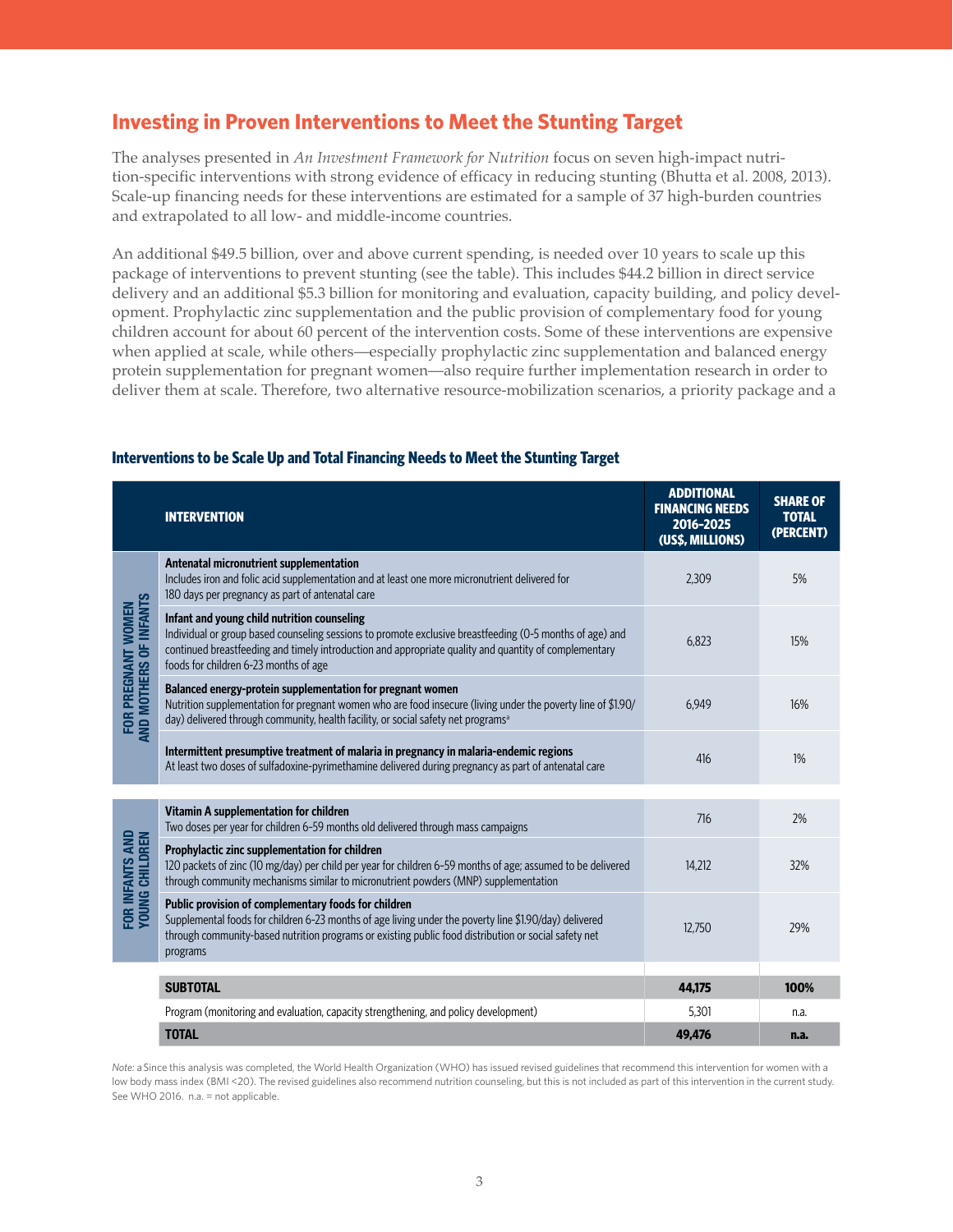catalyzing progress package, are recommended to take these interventions to scale, with adequate investments in research and delivery science.<sup>2</sup>

About 50 percent of the estimated global financing needs (\$23.5 billion) is for the scale-up of nutrition interventions in Sub-Saharan Africa, with South Asia and East Asia and Pacific each accounting for a little over 20 percent (\$10.8 billion and \$10.4 billion, respectively). Two countries, India and China, account for about a quarter of the global total (26.3 percent) because of the large size of their populations and large numbers of stunted children.

# **The Impact of Investing in the Stunting Target**

The additional investment of \$49.5 billion over 10 years in the package of nutrition-specific interventions, alongside existing investments and projected improvements in the underlying determinants of undernutrition (growth in per capita GDP and improvements in food availability and diversity, women's health, education, and empowerment), would enable countries to achieve significant reductions in stunting. By 2025, there would be about 65 million fewer stunted children in low- and middle-income countries compared to the 2015 baseline.



### **Costs and Impacts of a 10-Year Scale-Up of Interventions to Reach the Stunting Target**

*Note:* <sup>a</sup>.Includes food availability and diversity, women's education, women's empowerment and health, and water, sanitation and hygiene (WASH).

The scale-up of the key nutrition-specific interventions is estimated to generate about \$417 billion in economic benefits over the productive lives of beneficiaries in low- and middle-income countries. The bulk of the benefits (about 98 percent) would be the consequence of the cognitive losses avoided in children

<sup>2</sup> The priority package includes antenatal micronutrient supplementation, infant and young child nutrition counseling, intermittent presumptive treatment of malaria in pregnancy in malaria-endemic regions, vitamin A supplementation for children, wheat and maize flour fortification, and iron and folic acid supplements for adolescent girls in school. The catalyzing progress package would scale up the priority package plus a more phased-in expansion of the other interventions to improve delivery mechanisms and program implementation. For more information, please see: Catalyzing Progress towards the Global Nutrition Targets: Three potential financing scenarios for investing in nutrition.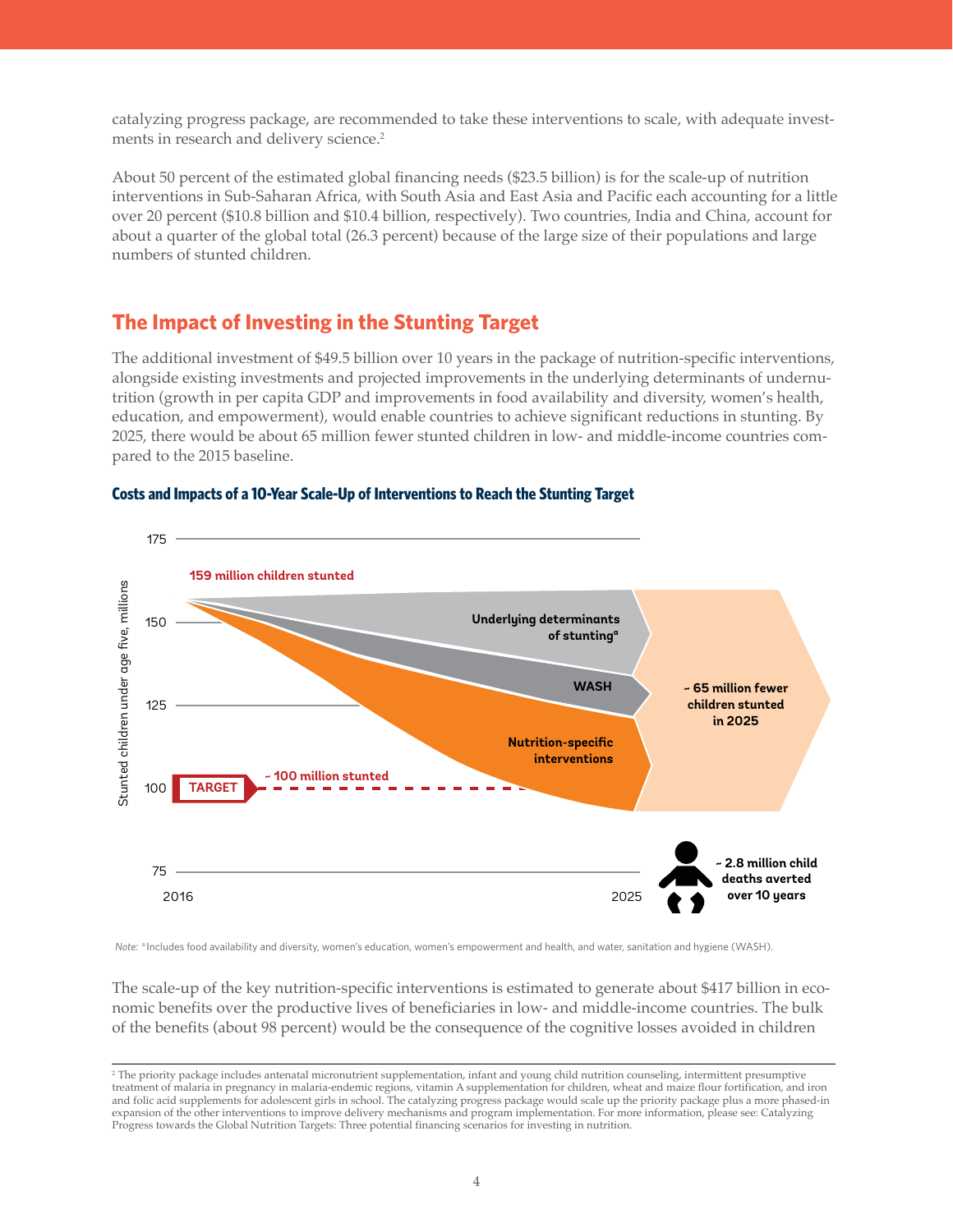under age five and the resulting improvements in their economic productivity. The remaining 2 percent would result from premature mortality averted by the interventions. Comparing those benefits with discounted costs yields a benefit-cost ratio of 10.5. This means that one dollar invested in stunting reduction will generate more than 10 dollars in economic returns.

# **Financing Needs**

Despite the economic benefits and high returns from investing in reducing stunting, both country and donor investments are inadequate. Currently about \$2.6 billion—\$2.2 billion from country governments and \$0.4 billion from donors—is spent globally each year on this core package of interventions known to reduce stunting. The additional \$49.5 billion needed over 10 years to reach the global stunting target can be mobilized through a coordinated effort between governments, donors, and new innovative financing mechanisms such as the Power of Nutrition (see the figure below). Country governments would be expected to contribute \$25.5 billion and donors \$21.4 billion over 10 years in order to meet the target.<sup>3</sup>



#### **Financing Scenario to Mobilize Resources Needed to Reach the Global Stunting Target**

## **Global Success Is Possible**

Although the estimate of what it would take to achieve the global stunting target is based on ambitious scale-up assumptions, some countries have demonstrated that rapid scale-up of nutrition interventions can be realized and can lead to swift declines in stunting, albeit each country's path to success has been different. Rapid declines in stunting have been achieved recently in Bangladesh, Ethiopia, Ghana, Malawi, Peru, Senegal, Tanzania, and Vietnam, among other countries. In Peru, for example, the share of children under five who are stunted declined from 28 percent in 2005 to 14 percent in 2014. In Senegal, prevalence of stunting in children under five fell from 26.5 percent in 2012 to 18.7 in 2015, despite a period of uneven economic growth.

<sup>3</sup> The remaining \$2.6 billion would be financed from other sources including innovative financing mechanisms as well as household contributions to some interventions.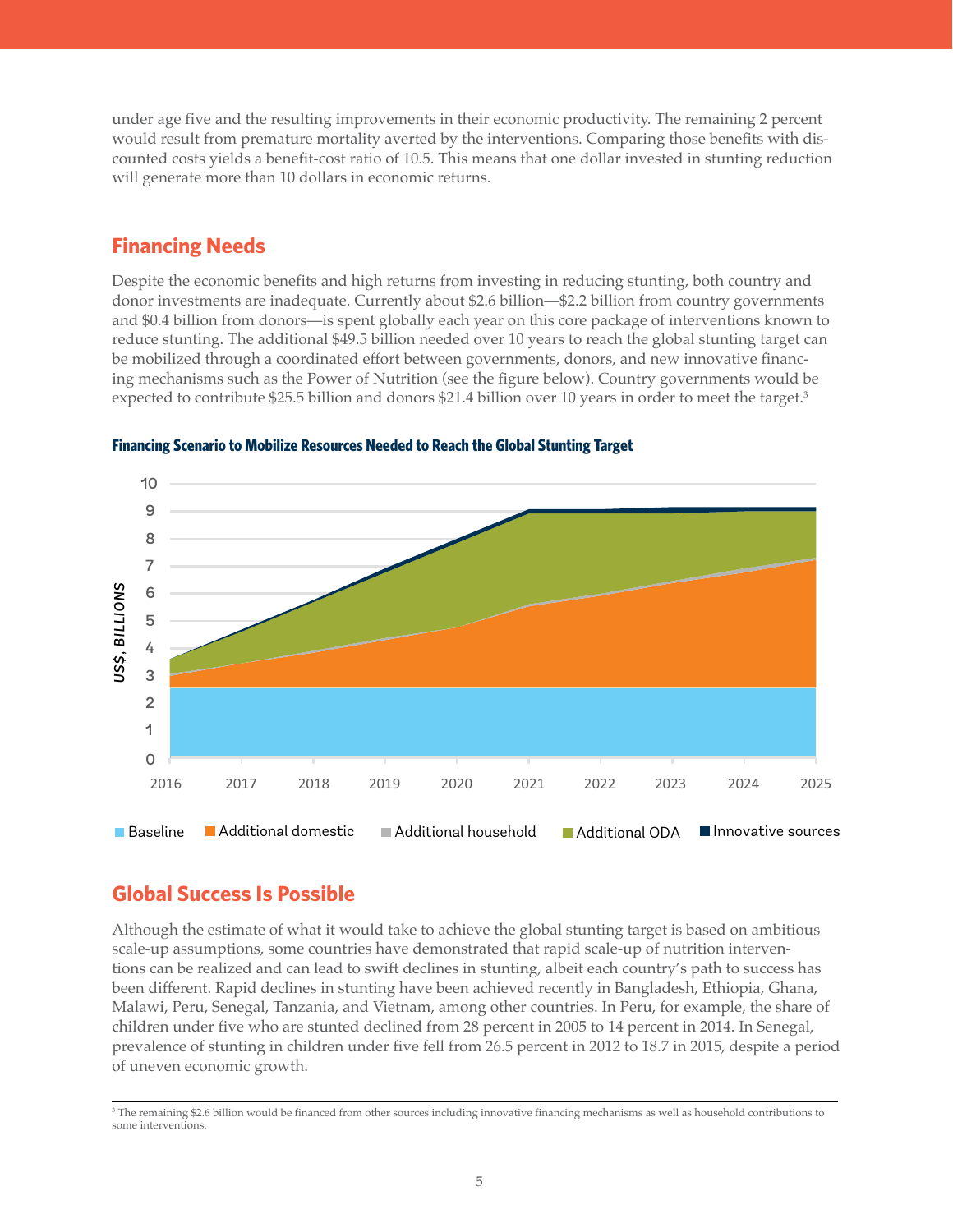# **Call to Action**

Child stunting is a silent emergency of a magnitude as large as that of the AIDS epidemic, affecting 159 million children with negative consequences such as greater risks of illness and death, reduced cognitive ability, poor learning outcomes, and poverty. The benefits of reducing child stunting can more than offset the extra cost, with a return of more than \$10 for every dollar invested. As we stand at the cusp of the new SDGs, with global poverty rates having declined to less than 10 percent for the first time in history (World Bank 2015), we now have an unprecedented opportunity to save children's lives, build future human capital, and drive faster economic growth by improving nutrition and tackling stunting. The cost is nearly \$50 billion over 10 years, but the costs of inaction are likely to be significantly higher.

# **Acknowledgments**

These results are based on a joint effort between the World Bank Group, Results for Development Institute, and 1,000 Days, with financial support from the Bill & Melinda Gates Foundation and the Children's Investment Fund Foundation.

**For more information please see: https://tinyurl.com/InvestmentFrameworkNutrition**

## **References**

Aguayo, V. M., R. Nair, N. Badgaiyan, and V. Krishna. 2016. "Determinants of Stunting and Poor Linear Growth in Children under 2 Years of Age in India: An In-Depth Analysis of Maharashtra's Comprehensive Nutrition Survey." *Maternal & Child Nutrition* 12 (Suppl. 1): 121–40.

Bhutta, Z. A., T. Ahmed, R. E. Black, S. Cousens, K. Dewey, E. Glugliani, B. A. Haider, B. Kirkwood, S. S. Morris, H. P. S. Sachdeve, and M. Shekar. 2008. "What Works? Interventions for Maternal and Child Undernutrition and Survival." *The Lancet* 371 (9610): 417–40.

Bhutta, Z. A, J. K. Das, A. Rizvi, M. F. Gaffey, N. Walker, S. Horton, P. Webb, A. Lartey, and R. E. Black. 2013. "Evidence-Based Interventions for Improvement of Maternal and Child Nutrition: What Can Be Done and at What Cost?" *The Lancet* 382 (9890): 452–77.

Daniels, M. C. and L. Adair. 2004. "Growth in Young Filipino Children Predicts Schooling Trajectories through High School." *Journal of Nutrition* 134: 1439–46.

Fink, G., E. Peet, G. Danaei, K. Andrews, D. C. McCoy, C. R. Sudfeld, M. C. Smith Fawzi, M. Ezzati, and W. W. Fawzi. 2016. "Schooling and Wage Income Losses Due to Early-Childhood Growth Faltering in Developing Countries: National, Regional, and Global Estimates." *The American Journal of Clinical Nutrition* 104 (1): 104–12.

Hoddinott, J., J. A. Maluccio, J. R. Behman, R. Flores, and R. Martorell. 2008. "Effect of a Nutrition Intervention during Early Childhood on Economic Productivity in Guatemalan Adults." *Lancet* 371 (9610): 411–16.

Hoddinott, J., J. Maluccio, J. R. Behrman, R. Martorell, P. Melgar, A. R. Quisumbing, M. Ramirez-Zea, R. D. Stein, and K. M. Yount. 2011. "The Consequences of Early Childhood Growth Failure over the Life Course." IFPRI Discussion Paper 01073. International Food Policy Research Institute, Washington, DC.